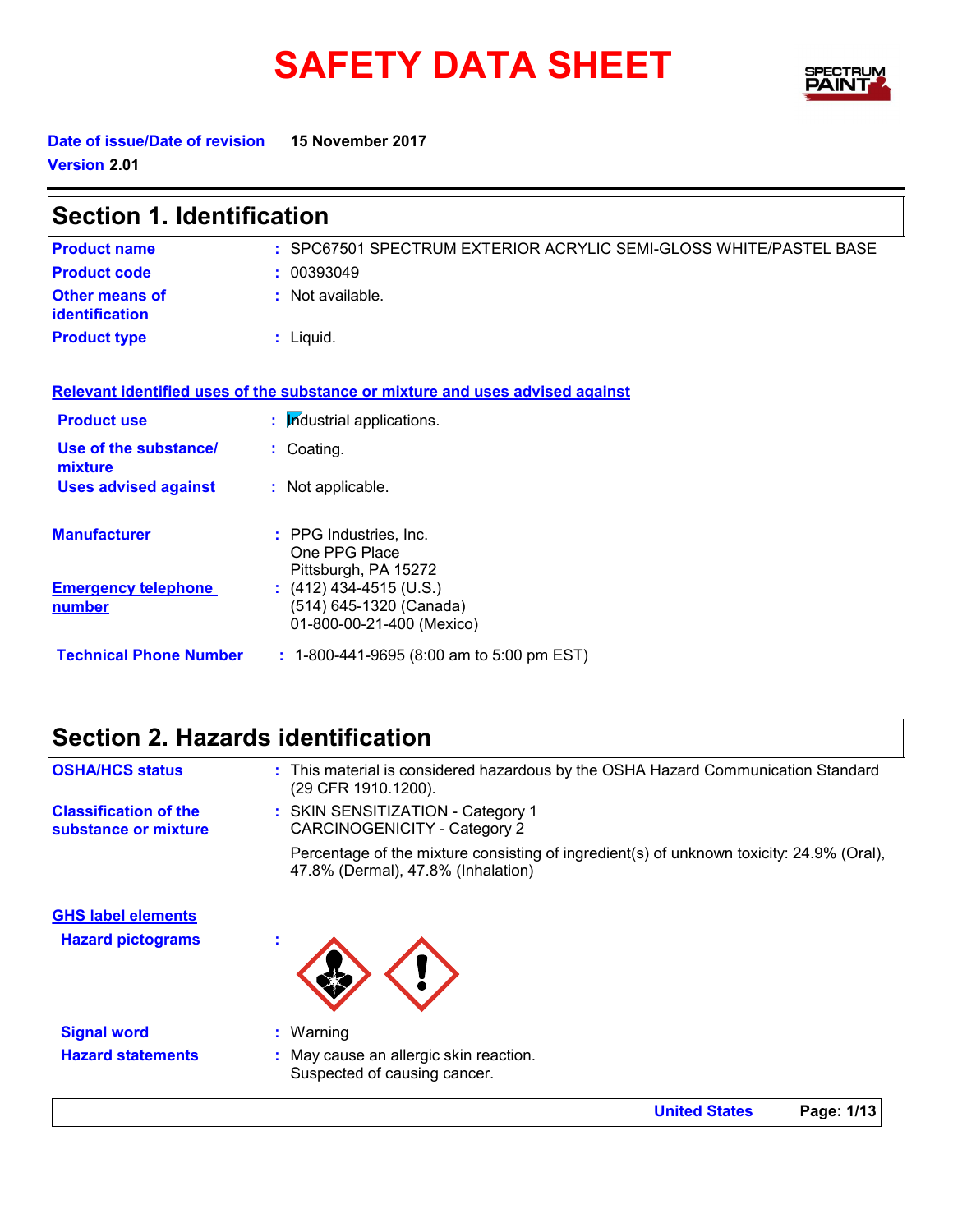# **Section 2. Hazards identification**

#### **Precautionary statements**

| <b>Prevention</b>                            | : Obtain special instructions before use. Do not handle until all safety precautions have<br>been read and understood. Wear protective gloves. Wear eye or face protection.<br>Wear protective clothing. Avoid breathing vapor. Contaminated work clothing must not<br>be allowed out of the workplace.                                                                                                                                                                                                                                               |
|----------------------------------------------|-------------------------------------------------------------------------------------------------------------------------------------------------------------------------------------------------------------------------------------------------------------------------------------------------------------------------------------------------------------------------------------------------------------------------------------------------------------------------------------------------------------------------------------------------------|
| <b>Response</b>                              | : IF exposed or concerned: Get medical attention. IF ON SKIN: Wash with plenty of<br>soap and water. Wash contaminated clothing before reuse. If skin irritation or rash<br>occurs: Get medical attention.<br>Photosensitive agents : In case of accidental eye contact, avoid concurrent exposure to<br>the sun or other sources of UV light which may increase the sensitivity of the eyes. In<br>case of accidental skin contact, avoid concurrent exposure to the sun or other sources<br>of UV light which may increase the sensitivity of skin. |
| <b>Storage</b>                               | : Store locked up.                                                                                                                                                                                                                                                                                                                                                                                                                                                                                                                                    |
| <b>Disposal</b>                              | : Dispose of contents and container in accordance with all local, regional, national and<br>international regulations.                                                                                                                                                                                                                                                                                                                                                                                                                                |
| <b>Supplemental label</b><br><b>elements</b> | : Emits toxic fumes when heated.                                                                                                                                                                                                                                                                                                                                                                                                                                                                                                                      |
| <b>Hazards not otherwise</b><br>classified   | : None known.                                                                                                                                                                                                                                                                                                                                                                                                                                                                                                                                         |

# **Section 3. Composition/information on ingredients**

**Substance/mixture :**

- Mixture
- **Product name :** SPC67501 SPECTRUM EXTERIOR ACRYLIC SEMI-GLOSS WHITE/PASTEL BASE

| <b>Ingredient name</b> | $\frac{9}{6}$    | <b>CAS number</b> |
|------------------------|------------------|-------------------|
| l titanium dioxide     | I≥10 - ≤20       | 13463-67-7        |
| Kaolin                 | $\geq 1.0 - 5.0$ | 1332-58-7         |
| Mica-group minerals    | I≥1.0 - ≤5.0     | 12001-26-2        |
| l benzophenone         | $ $ < 1.0        | 119-61-9          |
| octhilinone (ISO)      | $\leq 1.0$       | 26530-20-1        |

SUB codes represent substances without registered CAS Numbers.

Any concentration shown as a range is to protect confidentiality or is due to batch variation.

**There are no additional ingredients present which, within the current knowledge of the supplier and in the concentrations applicable, are classified as hazardous to health or the environment and hence require reporting in this section.**

**Occupational exposure limits, if available, are listed in Section 8.**

### **Section 4. First aid measures**

**Description of necessary first aid measures** If ingestion, irritation, any type of overexposure or symptoms of overexposure occur during or persists after use of this product, contact a POISON CONTROL CENTER, EMERGENCY ROOM OR PHYSICIAN immediately; have Safety Data Sheet information available. Never give anything by mouth to an unconscious or convulsing person.

**Eye contact :**

Remove contact lenses, irrigate copiously with clean, fresh water, holding the eyelids apart for at least 10 minutes and seek immediate medical advice.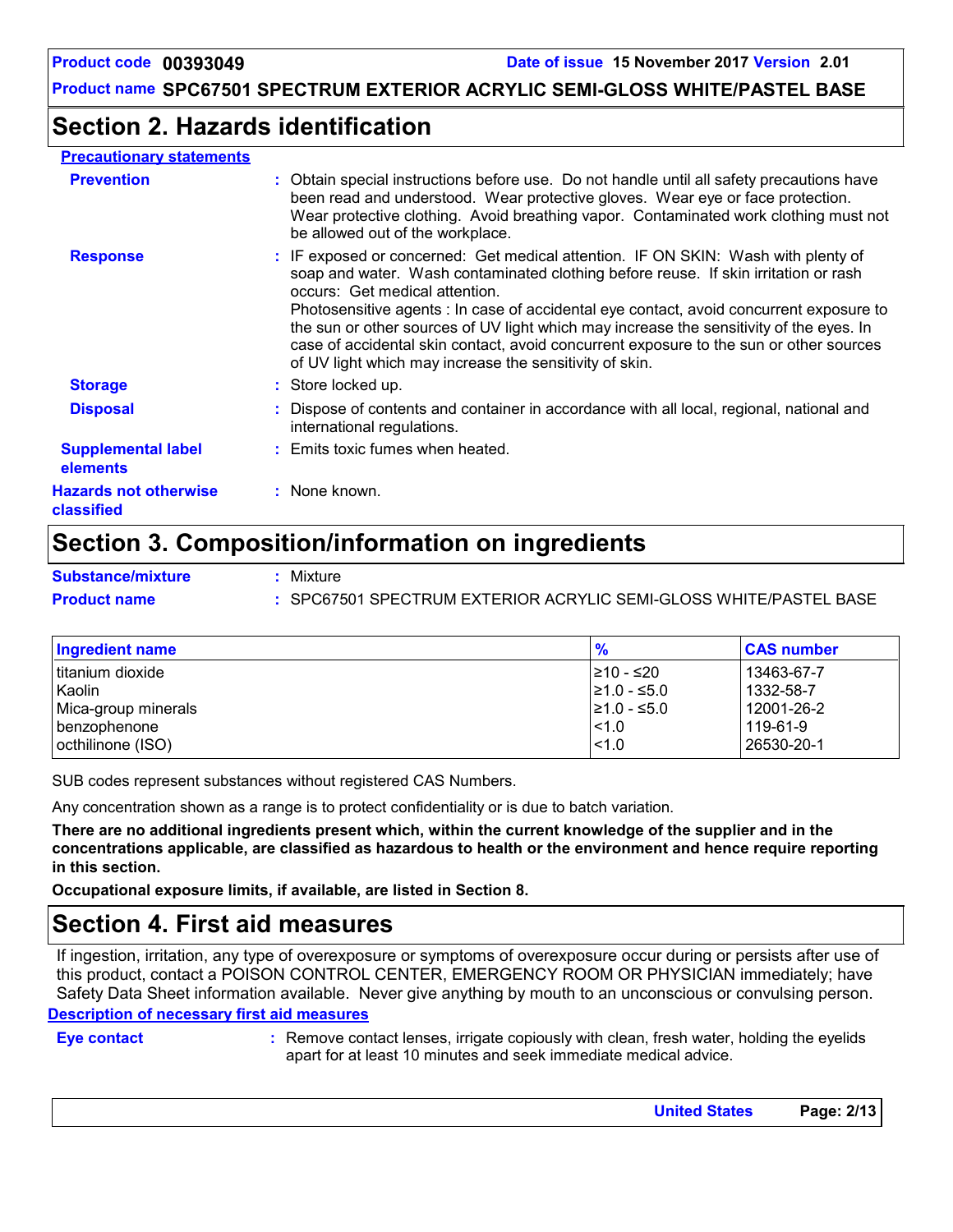### **Section 4. First aid measures**

|                                                    | In case of accidental eye contact, avoid concurrent exposure to the sun or other<br>sources of UV light which may increase the sensitivity of the eyes.                                                                                      |
|----------------------------------------------------|----------------------------------------------------------------------------------------------------------------------------------------------------------------------------------------------------------------------------------------------|
| <b>Inhalation</b>                                  | Remove to fresh air. Keep person warm and at rest. If not breathing, if breathing is                                                                                                                                                         |
|                                                    | irregular or if respiratory arrest occurs, provide artificial respiration or oxygen by trained<br>personnel.                                                                                                                                 |
| <b>Skin contact</b>                                | : Remove contaminated clothing and shoes. Wash skin thoroughly with soap and water<br>or use recognized skin cleanser. Do NOT use solvents or thinners.<br>In case of accidental skin contact, avoid concurrent exposure to the sun or other |
|                                                    | sources of UV light which may increase the sensitivity of skin.                                                                                                                                                                              |
| <b>Ingestion</b>                                   | : If swallowed, seek medical advice immediately and show this container or label. Keep<br>person warm and at rest. Do NOT induce vomiting.                                                                                                   |
| Most important symptoms/effects, acute and delayed |                                                                                                                                                                                                                                              |
| <b>Potential acute health effects</b>              |                                                                                                                                                                                                                                              |
| <b>Eye contact</b>                                 | : No known significant effects or critical hazards.                                                                                                                                                                                          |
| <b>Inhalation</b>                                  | : No known significant effects or critical hazards.                                                                                                                                                                                          |
| <b>Skin contact</b>                                | May cause an allergic skin reaction.                                                                                                                                                                                                         |
| <b>Ingestion</b>                                   | : No known significant effects or critical hazards.                                                                                                                                                                                          |
| <b>Over-exposure signs/symptoms</b>                |                                                                                                                                                                                                                                              |
| <b>Eye contact</b>                                 | : No specific data.                                                                                                                                                                                                                          |
| <b>Inhalation</b>                                  | : No specific data.                                                                                                                                                                                                                          |
| <b>Skin contact</b>                                | : Adverse symptoms may include the following:<br>irritation<br>redness                                                                                                                                                                       |
| <b>Ingestion</b>                                   | : No specific data.                                                                                                                                                                                                                          |
|                                                    | Indication of immediate medical attention and special treatment needed, if necessary                                                                                                                                                         |
| <b>Notes to physician</b>                          | : Treat symptomatically. Contact poison treatment specialist immediately if large                                                                                                                                                            |
|                                                    | quantities have been ingested or inhaled.                                                                                                                                                                                                    |
| <b>Specific treatments</b>                         | : No specific treatment.                                                                                                                                                                                                                     |
| <b>Protection of first-aiders</b>                  | : No action shall be taken involving any personal risk or without suitable training. It may                                                                                                                                                  |

be dangerous to the person providing aid to give mouth-to-mouth resuscitation. Wash

contaminated clothing thoroughly with water before removing it, or wear gloves.

#### **See toxicological information (Section 11)**

# **Section 5. Fire-fighting measures**

| <b>Extinguishing media</b>               |                                                                 |
|------------------------------------------|-----------------------------------------------------------------|
| <b>Suitable extinguishing</b><br>media   | : Use an extinguishing agent suitable for the surrounding fire. |
| <b>Unsuitable extinguishing</b><br>media | : None known.                                                   |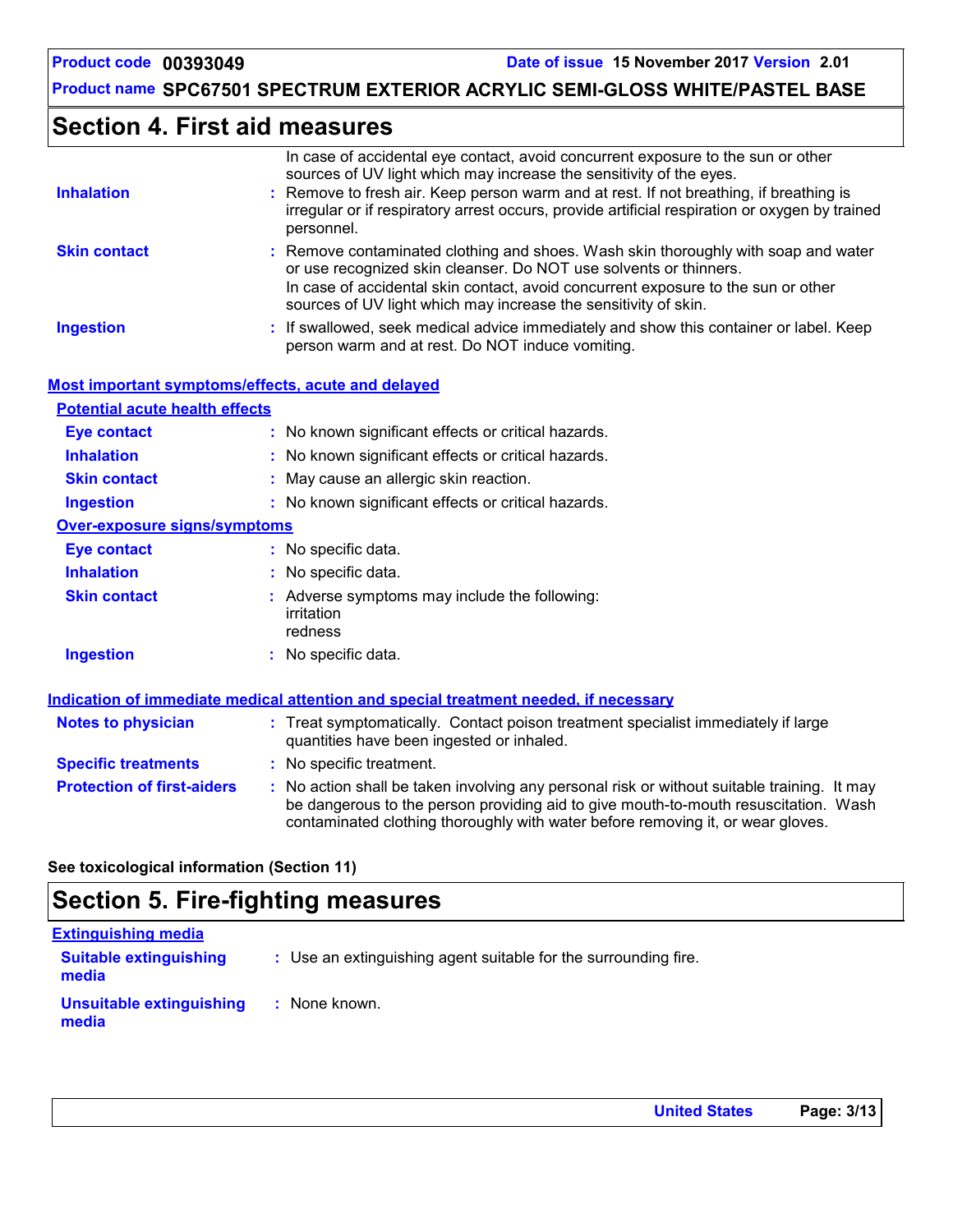### **Section 5. Fire-fighting measures**

| <b>Specific hazards arising</b><br>from the chemical     | : M a fire or if heated, a pressure increase will occur and the container may burst. This<br>material is harmful to aquatic life with long lasting effects. Fire water contaminated with<br>this material must be contained and prevented from being discharged to any waterway,<br>sewer or drain. |
|----------------------------------------------------------|-----------------------------------------------------------------------------------------------------------------------------------------------------------------------------------------------------------------------------------------------------------------------------------------------------|
| <b>Hazardous thermal</b><br>decomposition products       | Decomposition products may include the following materials:<br>carbon oxides<br>metal oxide/oxides                                                                                                                                                                                                  |
| <b>Special protective actions</b><br>for fire-fighters   | : Promptly isolate the scene by removing all persons from the vicinity of the incident if<br>there is a fire. No action shall be taken involving any personal risk or without suitable<br>training.                                                                                                 |
| <b>Special protective</b><br>equipment for fire-fighters | : Fire-fighters should wear appropriate protective equipment and self-contained breathing<br>apparatus (SCBA) with a full face-piece operated in positive pressure mode.                                                                                                                            |

# **Section 6. Accidental release measures**

|                                                              | <b>Personal precautions, protective equipment and emergency procedures</b>                                                                                                                                                                                                                                                                                                                                                                         |
|--------------------------------------------------------------|----------------------------------------------------------------------------------------------------------------------------------------------------------------------------------------------------------------------------------------------------------------------------------------------------------------------------------------------------------------------------------------------------------------------------------------------------|
| For non-emergency<br>personnel                               | : No action shall be taken involving any personal risk or without suitable training.<br>Evacuate surrounding areas. Keep unnecessary and unprotected personnel from<br>entering. Do not touch or walk through spilled material. Avoid breathing vapor or mist.<br>Provide adequate ventilation. Wear appropriate respirator when ventilation is<br>inadequate. Put on appropriate personal protective equipment.                                   |
| For emergency responders                                     | : If specialized clothing is required to deal with the spillage, take note of any information in<br>Section 8 on suitable and unsuitable materials. See also the information in "For non-<br>emergency personnel".                                                                                                                                                                                                                                 |
| <b>Environmental precautions</b>                             | : Avoid dispersal of spilled material and runoff and contact with soil, waterways, drains<br>and sewers. Inform the relevant authorities if the product has caused environmental<br>pollution (sewers, waterways, soil or air).                                                                                                                                                                                                                    |
| <b>Methods and materials for containment and cleaning up</b> |                                                                                                                                                                                                                                                                                                                                                                                                                                                    |
| <b>Small spill</b>                                           | : Stop leak if without risk. Move containers from spill area. Dilute with water and mop up<br>if water-soluble. Alternatively, or if water-insoluble, absorb with an inert dry material and<br>place in an appropriate waste disposal container. Dispose of via a licensed waste<br>disposal contractor.                                                                                                                                           |
| <b>Large spill</b>                                           | : Stop leak if without risk. Move containers from spill area. Approach release from<br>upwind. Prevent entry into sewers, water courses, basements or confined areas. Wash<br>spillages into an effluent treatment plant or proceed as follows. Contain and collect<br>spillage with non-combustible, absorbent material e.g. sand, earth, vermiculite or<br>diatomaceous earth and place in container for disposal according to local regulations |

(see Section 13). Dispose of via a licensed waste disposal contractor. Contaminated absorbent material may pose the same hazard as the spilled product. Note: see Section 1 for emergency contact information and Section 13 for waste disposal.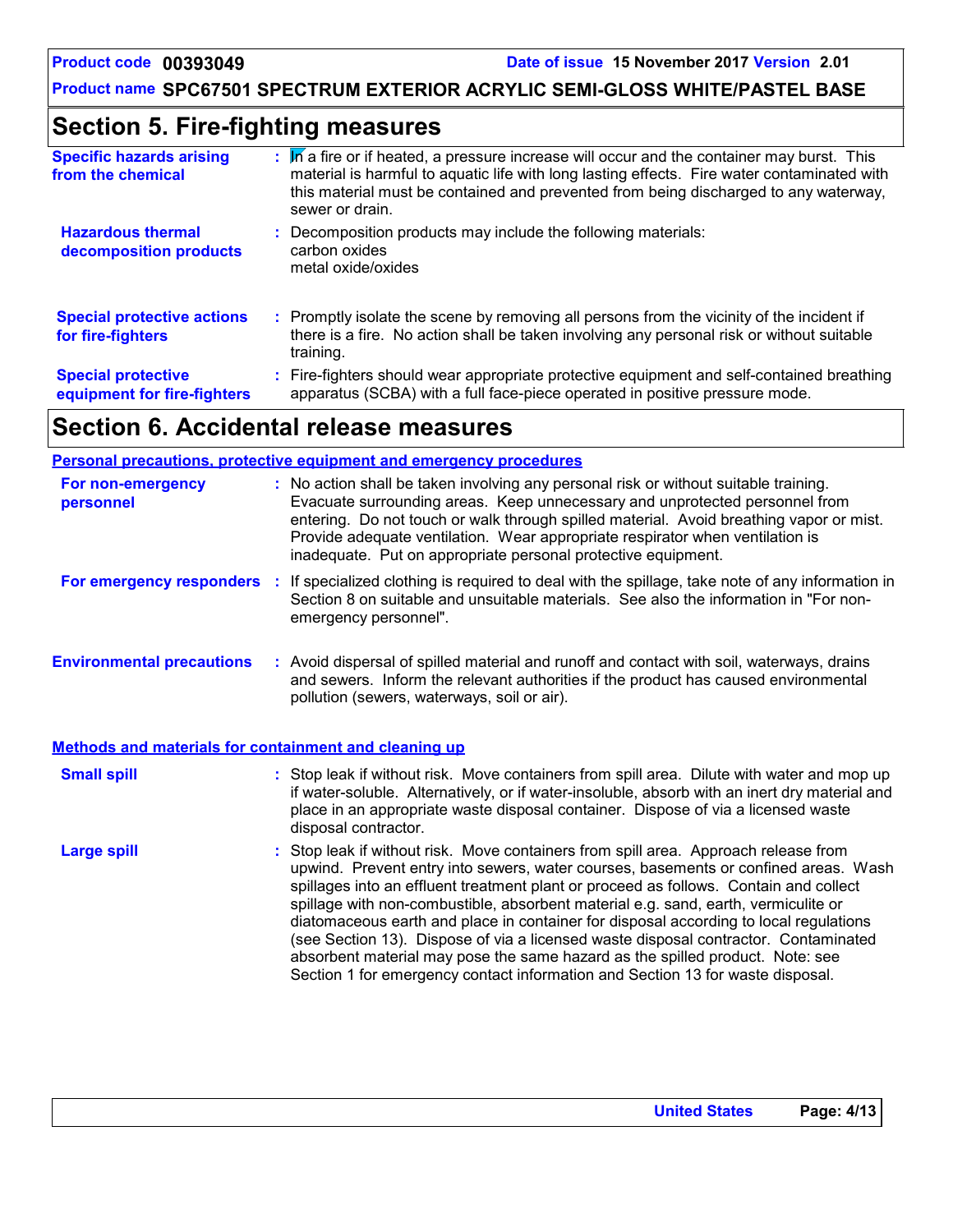# **Section 7. Handling and storage**

#### **Precautions for safe handling**

| <b>Protective measures</b>                                                       | : Put on appropriate personal protective equipment (see Section 8). Persons with a<br>history of skin sensitization problems should not be employed in any process in which<br>this product is used. Avoid exposure - obtain special instructions before use. Do not<br>handle until all safety precautions have been read and understood. Do not get in eyes<br>or on skin or clothing. Do not ingest. Avoid breathing vapor or mist. If during normal<br>use the material presents a respiratory hazard, use only with adequate ventilation or<br>wear appropriate respirator. Keep in the original container or an approved alternative<br>made from a compatible material, kept tightly closed when not in use. Empty containers<br>retain product residue and can be hazardous. Do not reuse container. |
|----------------------------------------------------------------------------------|--------------------------------------------------------------------------------------------------------------------------------------------------------------------------------------------------------------------------------------------------------------------------------------------------------------------------------------------------------------------------------------------------------------------------------------------------------------------------------------------------------------------------------------------------------------------------------------------------------------------------------------------------------------------------------------------------------------------------------------------------------------------------------------------------------------|
| <b>Special precautions</b>                                                       | : If this material is part of a multiple component system, read the Safety Data Sheet(s) for<br>the other component or components before blending as the resulting mixture may have<br>the hazards of all of its parts.                                                                                                                                                                                                                                                                                                                                                                                                                                                                                                                                                                                      |
| <b>Advice on general</b><br>occupational hygiene                                 | : Eating, drinking and smoking should be prohibited in areas where this material is<br>handled, stored and processed. Workers should wash hands and face before eating,<br>drinking and smoking. Remove contaminated clothing and protective equipment before<br>entering eating areas. See also Section 8 for additional information on hygiene<br>measures.                                                                                                                                                                                                                                                                                                                                                                                                                                                |
| <b>Conditions for safe storage,</b><br>including any<br><b>incompatibilities</b> | Do not store below the following temperature: $5^{\circ}$ C (41 <sup>°</sup> F). Store in accordance with<br>local regulations. Store in original container protected from direct sunlight in a dry, cool<br>and well-ventilated area, away from incompatible materials (see Section 10) and food<br>and drink. Keep container tightly closed and sealed until ready for use. Containers that<br>have been opened must be carefully resealed and kept upright to prevent leakage. Do<br>not store in unlabeled containers. Use appropriate containment to avoid environmental<br>contamination.                                                                                                                                                                                                              |

# **Section 8. Exposure controls/personal protection**

#### **Control parameters**

#### **Occupational exposure limits**

| OSHA PEL (United States, 6/2016).<br>TWA: 15 mg/m <sup>3</sup> 8 hours. Form: Total dust<br>ACGIH TLV (United States, 3/2017).<br>TWA: 10 mg/m <sup>3</sup> 8 hours.<br>ACGIH TLV (United States, 3/2017).<br>TWA: 2 mg/m <sup>3</sup> 8 hours. Form: Respirable<br>fraction<br>OSHA PEL (United States, 6/2016). |
|-------------------------------------------------------------------------------------------------------------------------------------------------------------------------------------------------------------------------------------------------------------------------------------------------------------------|
|                                                                                                                                                                                                                                                                                                                   |
|                                                                                                                                                                                                                                                                                                                   |
|                                                                                                                                                                                                                                                                                                                   |
|                                                                                                                                                                                                                                                                                                                   |
|                                                                                                                                                                                                                                                                                                                   |
|                                                                                                                                                                                                                                                                                                                   |
|                                                                                                                                                                                                                                                                                                                   |
|                                                                                                                                                                                                                                                                                                                   |
| TWA: 5 mg/m <sup>3</sup> 8 hours. Form: Respirable                                                                                                                                                                                                                                                                |
| fraction                                                                                                                                                                                                                                                                                                          |
| TWA: 15 mg/m <sup>3</sup> 8 hours. Form: Total dust                                                                                                                                                                                                                                                               |
| ACGIH TLV (United States, 3/2017).                                                                                                                                                                                                                                                                                |
| TWA: 3 mg/m <sup>3</sup> 8 hours. Form: Respirable                                                                                                                                                                                                                                                                |
| fraction                                                                                                                                                                                                                                                                                                          |
| OSHA PEL Z3 (United States, 6/2016).                                                                                                                                                                                                                                                                              |
| TWA: 20 mppcf 8 hours.                                                                                                                                                                                                                                                                                            |
| None.                                                                                                                                                                                                                                                                                                             |
|                                                                                                                                                                                                                                                                                                                   |
|                                                                                                                                                                                                                                                                                                                   |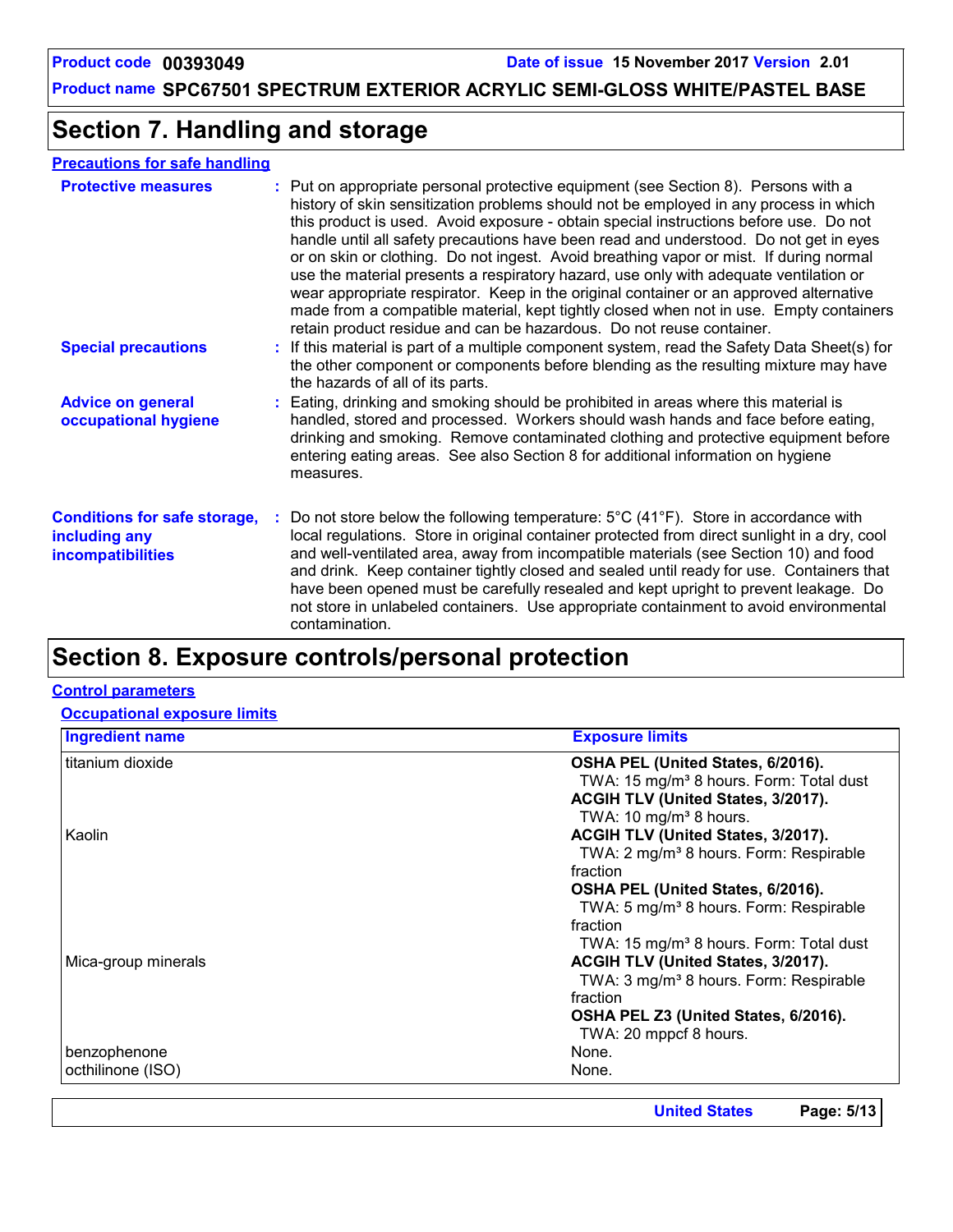# **Section 8. Exposure controls/personal protection**

|                                                      |                                                              | Key to abbreviations                                                                                                                                                                                                                                                                                  |                   |                                                                                                                                                                                                                                                                                                                                                                                                                                                                                                                                                     |
|------------------------------------------------------|--------------------------------------------------------------|-------------------------------------------------------------------------------------------------------------------------------------------------------------------------------------------------------------------------------------------------------------------------------------------------------|-------------------|-----------------------------------------------------------------------------------------------------------------------------------------------------------------------------------------------------------------------------------------------------------------------------------------------------------------------------------------------------------------------------------------------------------------------------------------------------------------------------------------------------------------------------------------------------|
| A                                                    | = Acceptable Maximum Peak                                    |                                                                                                                                                                                                                                                                                                       | S<br><b>SR</b>    | = Potential skin absorption                                                                                                                                                                                                                                                                                                                                                                                                                                                                                                                         |
| ACGIH                                                | = American Conference of Governmental Industrial Hygienists. |                                                                                                                                                                                                                                                                                                       |                   | = Respiratory sensitization                                                                                                                                                                                                                                                                                                                                                                                                                                                                                                                         |
| С<br>$=$ Ceiling Limit<br>F<br>$=$ Fume              |                                                              |                                                                                                                                                                                                                                                                                                       | SS<br><b>STEL</b> | = Skin sensitization<br>= Short term Exposure limit values                                                                                                                                                                                                                                                                                                                                                                                                                                                                                          |
| <b>IPEL</b>                                          | = Internal Permissible Exposure Limit                        |                                                                                                                                                                                                                                                                                                       |                   | $=$ Total dust                                                                                                                                                                                                                                                                                                                                                                                                                                                                                                                                      |
| OSHA                                                 | = Occupational Safety and Health Administration.             |                                                                                                                                                                                                                                                                                                       |                   | = Threshold Limit Value                                                                                                                                                                                                                                                                                                                                                                                                                                                                                                                             |
| R<br>$=$ Respirable                                  |                                                              |                                                                                                                                                                                                                                                                                                       | <b>TWA</b>        | = Time Weighted Average                                                                                                                                                                                                                                                                                                                                                                                                                                                                                                                             |
| Ζ                                                    |                                                              | = OSHA 29 CFR 1910.1200 Subpart Z - Toxic and Hazardous Substances                                                                                                                                                                                                                                    |                   |                                                                                                                                                                                                                                                                                                                                                                                                                                                                                                                                                     |
|                                                      |                                                              | Consult local authorities for acceptable exposure limits.                                                                                                                                                                                                                                             |                   |                                                                                                                                                                                                                                                                                                                                                                                                                                                                                                                                                     |
| <b>Recommended monitoring</b><br>procedures          |                                                              | : If this product contains ingredients with exposure limits, personal, workplace<br>the ventilation or other control measures and/or the necessity to use respiratory<br>Reference to national guidance documents for methods for the determination of<br>hazardous substances will also be required. |                   | atmosphere or biological monitoring may be required to determine the effectiveness of<br>protective equipment. Reference should be made to appropriate monitoring standards.                                                                                                                                                                                                                                                                                                                                                                        |
| <b>Appropriate engineering</b><br><b>controls</b>    |                                                              | airborne contaminants below any recommended or statutory limits.                                                                                                                                                                                                                                      |                   | If user operations generate dust, fumes, gas, vapor or mist, use process enclosures,<br>local exhaust ventilation or other engineering controls to keep worker exposure to                                                                                                                                                                                                                                                                                                                                                                          |
| <b>Environmental exposure</b><br>controls            |                                                              | will be necessary to reduce emissions to acceptable levels.                                                                                                                                                                                                                                           |                   | Emissions from ventilation or work process equipment should be checked to ensure<br>they comply with the requirements of environmental protection legislation. In some<br>cases, fume scrubbers, filters or engineering modifications to the process equipment                                                                                                                                                                                                                                                                                      |
| <b>Individual protection measures</b>                |                                                              |                                                                                                                                                                                                                                                                                                       |                   |                                                                                                                                                                                                                                                                                                                                                                                                                                                                                                                                                     |
| <b>Hygiene measures</b>                              |                                                              | eating, smoking and using the lavatory and at the end of the working period.<br>Contaminated work clothing should not be allowed out of the workplace. Wash<br>contaminated clothing before reusing. Ensure that eyewash stations and safety<br>showers are close to the workstation location.        |                   | Wash hands, forearms and face thoroughly after handling chemical products, before<br>Appropriate techniques should be used to remove potentially contaminated clothing.                                                                                                                                                                                                                                                                                                                                                                             |
| <b>Eye/face protection</b><br><b>Skin protection</b> |                                                              | Safety glasses with side shields.                                                                                                                                                                                                                                                                     |                   |                                                                                                                                                                                                                                                                                                                                                                                                                                                                                                                                                     |
| <b>Hand protection</b>                               |                                                              | protection time of the gloves cannot be accurately estimated.                                                                                                                                                                                                                                         |                   | Chemical-resistant, impervious gloves complying with an approved standard should be<br>worn at all times when handling chemical products if a risk assessment indicates this is<br>necessary. Considering the parameters specified by the glove manufacturer, check<br>during use that the gloves are still retaining their protective properties. It should be<br>noted that the time to breakthrough for any glove material may be different for different<br>glove manufacturers. In the case of mixtures, consisting of several substances, the |
| <b>Gloves</b>                                        |                                                              | butyl rubber polyethylene                                                                                                                                                                                                                                                                             |                   |                                                                                                                                                                                                                                                                                                                                                                                                                                                                                                                                                     |
| <b>Body protection</b>                               |                                                              | performed and the risks involved and should be approved by a specialist before<br>handling this product.                                                                                                                                                                                              |                   | Personal protective equipment for the body should be selected based on the task being                                                                                                                                                                                                                                                                                                                                                                                                                                                               |
| <b>Other skin protection</b>                         |                                                              | specialist before handling this product.                                                                                                                                                                                                                                                              |                   | Appropriate footwear and any additional skin protection measures should be selected<br>based on the task being performed and the risks involved and should be approved by a                                                                                                                                                                                                                                                                                                                                                                         |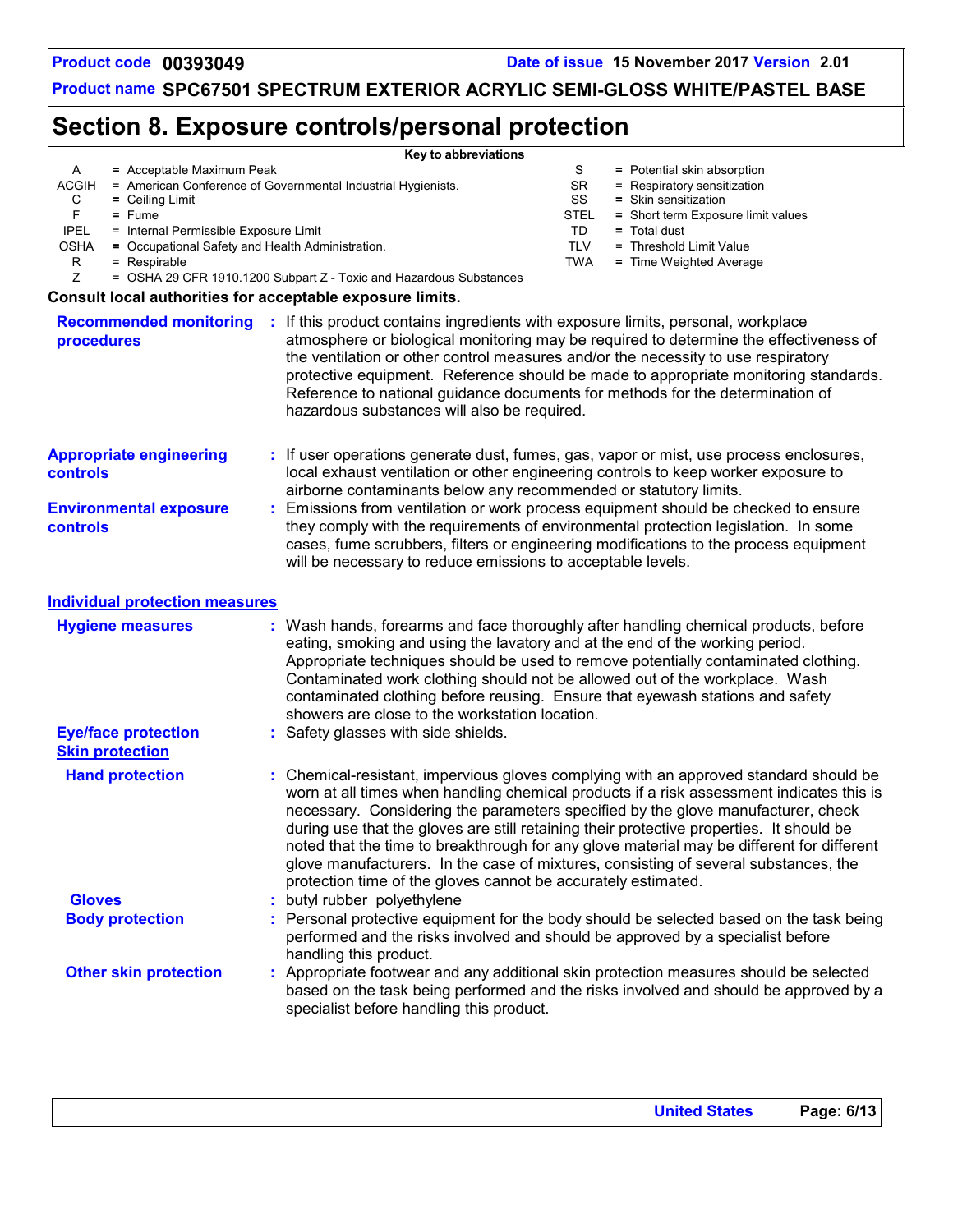**Product code 00393049 Date of issue 15 November 2017 Version 2.01**

**Product name SPC67501 SPECTRUM EXTERIOR ACRYLIC SEMI-GLOSS WHITE/PASTEL BASE**

### **Section 8. Exposure controls/personal protection**

| <b>Respiratory protection</b> | : Respirator selection must be based on known or anticipated exposure levels, the<br>hazards of the product and the safe working limits of the selected respirator. If workers<br>are exposed to concentrations above the exposure limit, they must use appropriate,<br>certified respirators. Use a properly fitted, air-purifying or air-fed respirator complying<br>with an approved standard if a risk assessment indicates this is necessary. |
|-------------------------------|----------------------------------------------------------------------------------------------------------------------------------------------------------------------------------------------------------------------------------------------------------------------------------------------------------------------------------------------------------------------------------------------------------------------------------------------------|
|                               |                                                                                                                                                                                                                                                                                                                                                                                                                                                    |

# **Section 9. Physical and chemical properties**

| <b>Appearance</b>                               |                                                                    |
|-------------------------------------------------|--------------------------------------------------------------------|
| <b>Physical state</b>                           | $:$ Liquid.                                                        |
| <b>Color</b>                                    | : Various                                                          |
| Odor                                            | Alcohol-like.                                                      |
| <b>Odor threshold</b>                           | Not available.                                                     |
| рH                                              | 9                                                                  |
| <b>Melting point</b>                            | : Not available.                                                   |
| <b>Boiling point</b>                            | 100°C (212°F)                                                      |
| <b>Flash point</b>                              | Closed cup: Not applicable. [Product does not sustain combustion.] |
| <b>Auto-ignition temperature</b>                | : Not available.                                                   |
| <b>Decomposition temperature</b>                | $:$ Not available.                                                 |
| <b>Flammability (solid, gas)</b>                | : Not available.                                                   |
| Lower and upper explosive<br>(flammable) limits | : Not available.                                                   |
| <b>Evaporation rate</b>                         | $\therefore$ 0.05 (butyl acetate = 1)                              |
| <b>Vapor pressure</b>                           | : 3.3 kPa (25 mm Hg) [room temperature]                            |
| <b>Vapor density</b>                            | : Not available.                                                   |
| <b>Relative density</b>                         | : 1.25                                                             |
| Density (Ibs / gal)                             | : 10.43                                                            |
| <b>Solubility</b>                               | : Soluble in the following materials: cold water.                  |
| <b>Partition coefficient: n-</b>                | : Not available.                                                   |
| octanol/water                                   |                                                                    |
| <b>Viscosity</b>                                | Kinematic (40°C (104°F)): >0.21 cm <sup>2</sup> /s (>21 cSt)       |
| <b>Volatility</b>                               | 62% (v/v), 49.341% (w/w)                                           |
| % Solid. (w/w)                                  | : 50.659                                                           |

# **Section 10. Stability and reactivity**

|                                                     | <b>United States</b><br>Page: 7/13                                                           |
|-----------------------------------------------------|----------------------------------------------------------------------------------------------|
| <b>Conditions to avoid</b>                          | : When exposed to high temperatures may produce hazardous decomposition products.            |
| <b>Possibility of hazardous</b><br><b>reactions</b> | : Under normal conditions of storage and use, hazardous reactions will not occur.            |
| <b>Chemical stability</b>                           | : The product is stable.                                                                     |
| <b>Reactivity</b>                                   | : No specific test data related to reactivity available for this product or its ingredients. |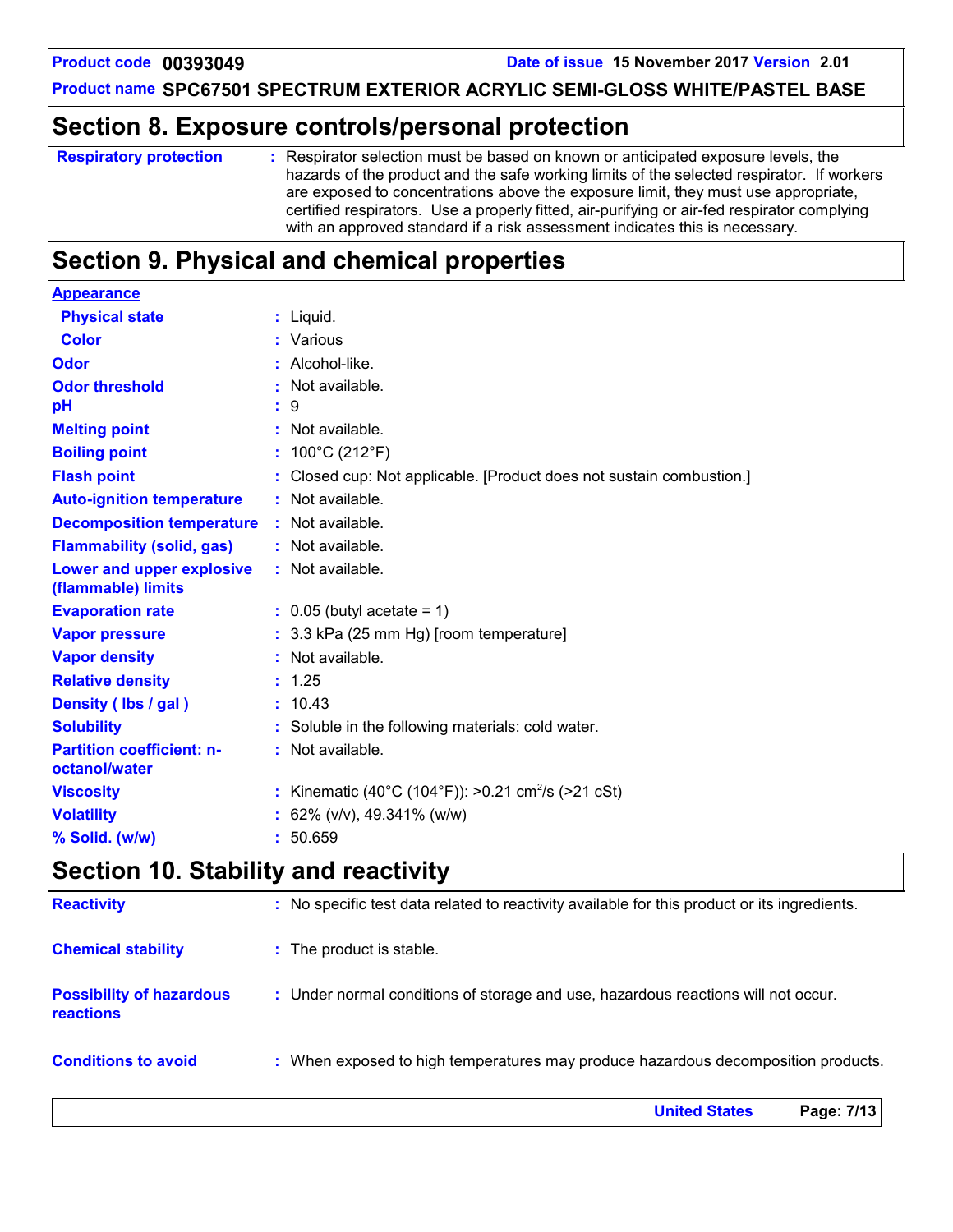**Product code 00393049 Date of issue 15 November 2017 Version 2.01**

**Product name SPC67501 SPECTRUM EXTERIOR ACRYLIC SEMI-GLOSS WHITE/PASTEL BASE**

# **Section 10. Stability and reactivity**

Refer to protective measures listed in sections 7 and 8.

| Incompatible materials                     |  | Keep away from the following materials to prevent strong exothermic reactions:<br>oxidizing agents, strong alkalis, strong acids. |
|--------------------------------------------|--|-----------------------------------------------------------------------------------------------------------------------------------|
| <b>Hazardous decomposition</b><br>products |  | : Decomposition products may include the following materials: carbon monoxide, carbon<br>dioxide, smoke, oxides of nitrogen.      |
|                                            |  |                                                                                                                                   |

### **Section 11. Toxicological information**

#### **Information on toxicological effects**

| <b>Acute toxicity</b>          |                          |             |            |                                                        |             |                 |
|--------------------------------|--------------------------|-------------|------------|--------------------------------------------------------|-------------|-----------------|
| <b>Product/ingredient name</b> | <b>Result</b>            |             |            | <b>Species</b>                                         | <b>Dose</b> | <b>Exposure</b> |
| titanium dioxide               | LD50 Oral                |             |            | Rat                                                    | $>11$ g/kg  |                 |
| Kaolin                         | LD50 Oral                |             |            | Rat                                                    | >5000 mg/kg |                 |
| benzophenone                   | LD50 Dermal              |             |            | Rabbit                                                 | 3.535 g/kg  |                 |
|                                | LD50 Oral                |             |            | Rat                                                    | >10 g/kg    |                 |
| octhilinone (ISO)              | LD50 Dermal              |             |            | Rabbit                                                 | $0.69$ g/kg |                 |
|                                | LD50 Oral                |             |            | Rat                                                    | 0.55 g/kg   |                 |
| <b>Conclusion/Summary</b>      |                          |             |            | : There are no data available on the mixture itself.   |             |                 |
| <b>Irritation/Corrosion</b>    |                          |             |            |                                                        |             |                 |
| <b>Conclusion/Summary</b>      |                          |             |            |                                                        |             |                 |
| <b>Skin</b>                    |                          |             |            | $:$ There are no data available on the mixture itself. |             |                 |
| <b>Eyes</b>                    |                          |             |            | There are no data available on the mixture itself.     |             |                 |
| <b>Respiratory</b>             |                          |             |            | $:$ There are no data available on the mixture itself. |             |                 |
| <b>Sensitization</b>           |                          |             |            |                                                        |             |                 |
| <b>Conclusion/Summary</b>      |                          |             |            |                                                        |             |                 |
| <b>Skin</b>                    |                          |             |            | $:$ There are no data available on the mixture itself. |             |                 |
| <b>Respiratory</b>             |                          |             |            | $:$ There are no data available on the mixture itself. |             |                 |
| <b>Mutagenicity</b>            |                          |             |            |                                                        |             |                 |
| <b>Conclusion/Summary</b>      |                          |             |            | $:$ There are no data available on the mixture itself. |             |                 |
| <b>Carcinogenicity</b>         |                          |             |            |                                                        |             |                 |
| <b>Conclusion/Summary</b>      |                          |             |            | : There are no data available on the mixture itself.   |             |                 |
| <b>Classification</b>          |                          |             |            |                                                        |             |                 |
| <b>Product/ingredient name</b> | <b>OSHA</b>              | <b>IARC</b> | <b>NTP</b> |                                                        |             |                 |
| titanium dioxide               |                          | 2B          |            |                                                        |             |                 |
| benzophenone                   | $\overline{\phantom{0}}$ | 2B          |            |                                                        |             |                 |

**Carcinogen Classification code:**

**IARC: 1, 2A, 2B, 3, 4 NTP: Known to be a human carcinogen; Reasonably anticipated to be a human carcinogen OSHA: + Not listed/not regulated: -**

#### **Reproductive toxicity**

**Conclusion/Summary :** There are no data available on the mixture itself.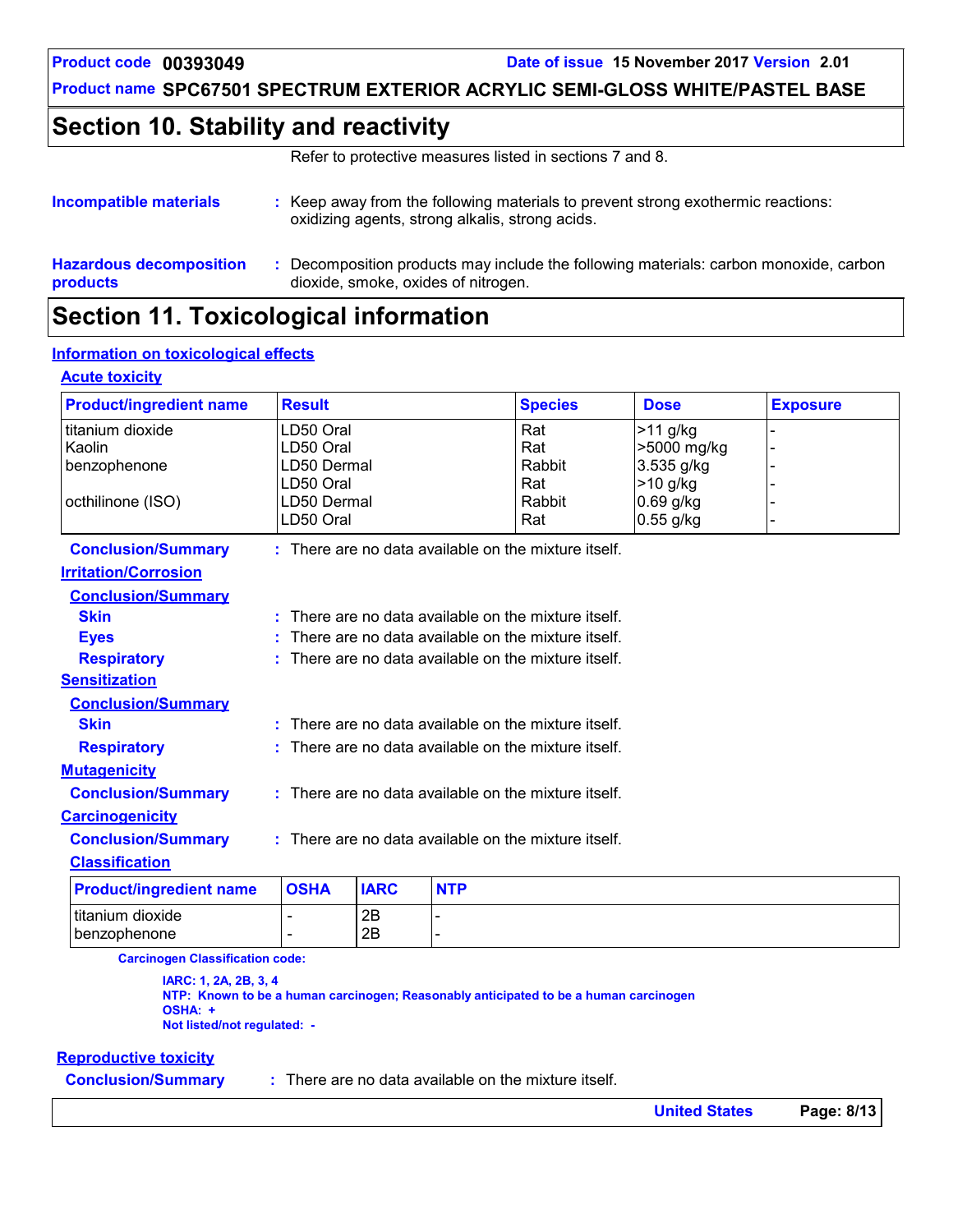# **Section 11. Toxicological information**

#### **Teratogenicity**

**Conclusion/Summary :** : There are no data available on the mixture itself.

**Specific target organ toxicity (single exposure)**

Not available.

#### **Specific target organ toxicity (repeated exposure)**

| <b>Name</b>  | tegory     |
|--------------|------------|
| benzophenone | Category 2 |

**Target organs :** Contains material which causes damage to the following organs: eyes. Contains material which may cause damage to the following organs: lungs, upper respiratory tract, stomach.

#### **Aspiration hazard**

Not available.

#### **Information on the likely routes of exposure**

#### **Potential acute health effects**

| <b>Eye contact</b>                                     | : No known significant effects or critical hazards.                                                                                                                                                                                                                                                                                                                                                                                                                                                                                                                                                                                                                                                                                                                                                                              |
|--------------------------------------------------------|----------------------------------------------------------------------------------------------------------------------------------------------------------------------------------------------------------------------------------------------------------------------------------------------------------------------------------------------------------------------------------------------------------------------------------------------------------------------------------------------------------------------------------------------------------------------------------------------------------------------------------------------------------------------------------------------------------------------------------------------------------------------------------------------------------------------------------|
| <b>Inhalation</b>                                      | : No known significant effects or critical hazards.                                                                                                                                                                                                                                                                                                                                                                                                                                                                                                                                                                                                                                                                                                                                                                              |
| <b>Skin contact</b>                                    | : May cause an allergic skin reaction.                                                                                                                                                                                                                                                                                                                                                                                                                                                                                                                                                                                                                                                                                                                                                                                           |
| <b>Ingestion</b>                                       | : No known significant effects or critical hazards.                                                                                                                                                                                                                                                                                                                                                                                                                                                                                                                                                                                                                                                                                                                                                                              |
| <b>Over-exposure signs/symptoms</b>                    |                                                                                                                                                                                                                                                                                                                                                                                                                                                                                                                                                                                                                                                                                                                                                                                                                                  |
| <b>Eye contact</b>                                     | : No specific data.                                                                                                                                                                                                                                                                                                                                                                                                                                                                                                                                                                                                                                                                                                                                                                                                              |
| <b>Inhalation</b>                                      | : No specific data.                                                                                                                                                                                                                                                                                                                                                                                                                                                                                                                                                                                                                                                                                                                                                                                                              |
| <b>Skin contact</b>                                    | : Adverse symptoms may include the following:<br>irritation<br>redness                                                                                                                                                                                                                                                                                                                                                                                                                                                                                                                                                                                                                                                                                                                                                           |
| <b>Ingestion</b>                                       | : No specific data.                                                                                                                                                                                                                                                                                                                                                                                                                                                                                                                                                                                                                                                                                                                                                                                                              |
|                                                        | Delayed and immediate effects and also chronic effects from short and long term exposure                                                                                                                                                                                                                                                                                                                                                                                                                                                                                                                                                                                                                                                                                                                                         |
| <b>Conclusion/Summary</b>                              | : There are no data available on the mixture itself. Acrylate components of the mixture<br>have irritating properties. Prolonged or repeated contact with skin or mucous<br>membrane may result in irritation symptoms, such as redness, blistering, dermatitis etc.<br>May cause allergic skin reactions with repeated exposure. The inhalation of airborne<br>droplets or aerosols may cause irritation of the respiratory tract. Ingestion may cause<br>nausea, weakness and central nervous system effects. If splashed in the eyes, the<br>liquid may cause irritation and reversible damage. This takes into account, where<br>known, delayed and immediate effects and also chronic effects of components from<br>short-term and long-term exposure by oral, inhalation and dermal routes of exposure<br>and eye contact. |
| <b>Short term exposure</b>                             |                                                                                                                                                                                                                                                                                                                                                                                                                                                                                                                                                                                                                                                                                                                                                                                                                                  |
| <b>Potential immediate</b><br><b>effects</b>           | : There are no data available on the mixture itself.                                                                                                                                                                                                                                                                                                                                                                                                                                                                                                                                                                                                                                                                                                                                                                             |
| <b>Potential delayed effects</b><br>Long term exposure | $\therefore$ There are no data available on the mixture itself.                                                                                                                                                                                                                                                                                                                                                                                                                                                                                                                                                                                                                                                                                                                                                                  |
| <b>Potential immediate</b><br>effects                  | $:$ There are no data available on the mixture itself.                                                                                                                                                                                                                                                                                                                                                                                                                                                                                                                                                                                                                                                                                                                                                                           |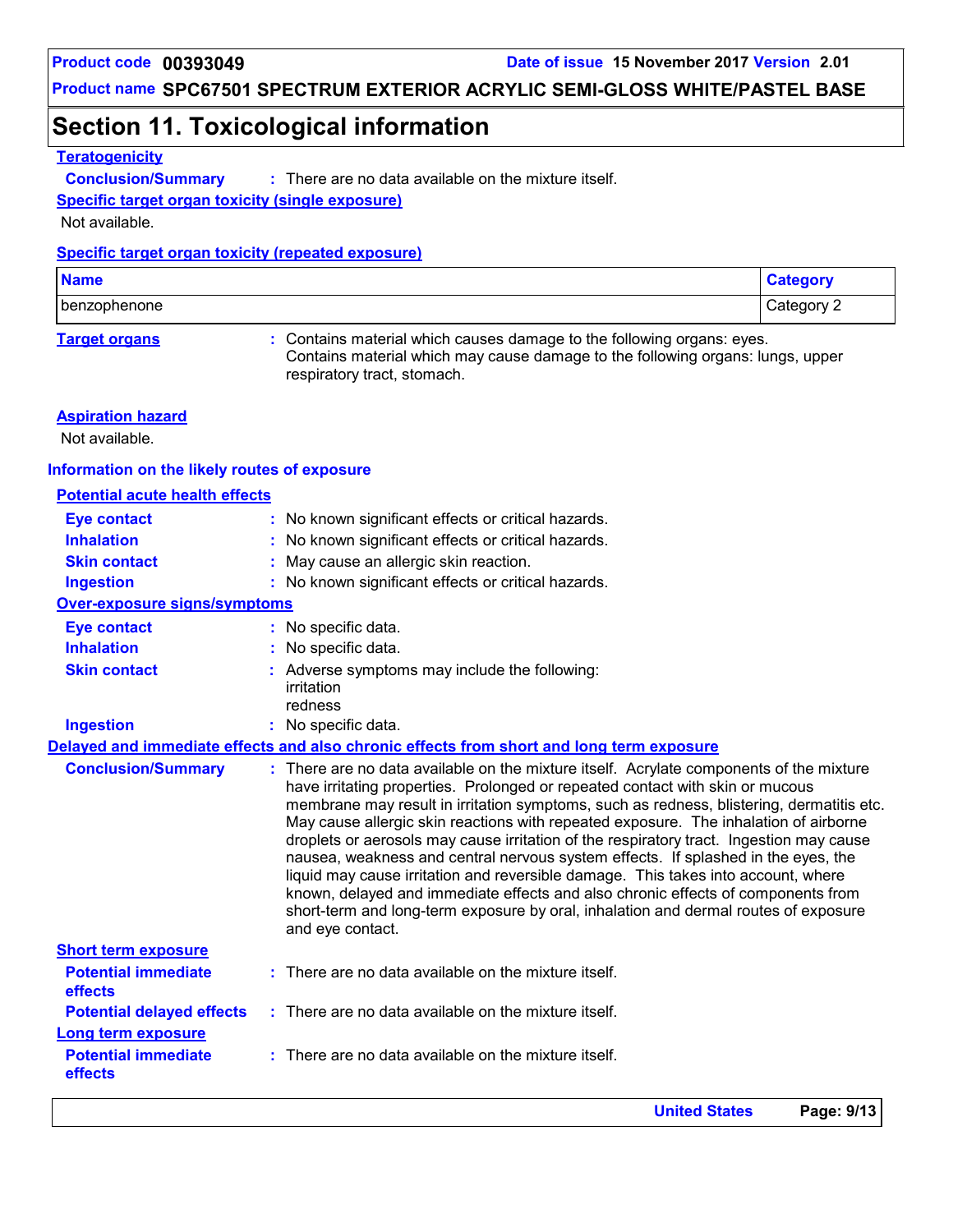### **Section 11. Toxicological information**

| <b>Potential delayed effects</b>        | : There are no data available on the mixture itself.                                                     |  |  |  |
|-----------------------------------------|----------------------------------------------------------------------------------------------------------|--|--|--|
| <b>Potential chronic health effects</b> |                                                                                                          |  |  |  |
| <b>General</b>                          | : Once sensitized, a severe allergic reaction may occur when subsequently exposed to<br>very low levels. |  |  |  |
| <b>Carcinogenicity</b>                  | Suspected of causing cancer. Risk of cancer depends on duration and level of<br>exposure.                |  |  |  |
| <b>Mutagenicity</b>                     | : No known significant effects or critical hazards.                                                      |  |  |  |
| <b>Teratogenicity</b>                   | : No known significant effects or critical hazards.                                                      |  |  |  |
| <b>Developmental effects</b>            | : No known significant effects or critical hazards.                                                      |  |  |  |
| <b>Fertility effects</b>                | : No known significant effects or critical hazards.                                                      |  |  |  |
| <b>Numerical measures of toxicity</b>   |                                                                                                          |  |  |  |
| <b>Acute toxicity estimates</b>         |                                                                                                          |  |  |  |
| <b>Route</b>                            | <b>ATE value</b>                                                                                         |  |  |  |
| Oral                                    | 213492.1 mg/kg                                                                                           |  |  |  |

# **Section 12. Ecological information**

| <b>Toxicity</b>                |                                  |                         |                 |
|--------------------------------|----------------------------------|-------------------------|-----------------|
| <b>Product/ingredient name</b> | <b>Result</b>                    | <b>Species</b>          | <b>Exposure</b> |
| l titanium dioxide             | Acute LC50 >100 mg/l Fresh water | Daphnia - Daphnia magna | l 48 hours      |

#### **Persistence and degradability**

Not available.

#### **Bioaccumulative potential**

| <b>Product/ingredient name</b> | $\mathsf{LogP}_\mathsf{ow}$ | <b>BCF</b> | <b>Potential</b> |
|--------------------------------|-----------------------------|------------|------------------|
| I benzophenone                 | 3.18                        | 12.02      | low              |
| octhilinone (ISO)              | 2.45                        |            | low              |

#### **Mobility in soil**

**Soil/water partition coefficient (K**<sub>oc</sub>)

**:** Not available.

# **Section 13. Disposal considerations**

#### **Disposal methods :**

The generation of waste should be avoided or minimized wherever possible. Disposal of this product, solutions and any by-products should at all times comply with the requirements of environmental protection and waste disposal legislation and any regional local authority requirements. Dispose of surplus and non-recyclable products via a licensed waste disposal contractor. Waste should not be disposed of untreated to the sewer unless fully compliant with the requirements of all authorities with jurisdiction. Waste packaging should be recycled. Incineration or landfill should only be considered when recycling is not feasible. This material and its container must be disposed of in a

**United States Page: 10/13**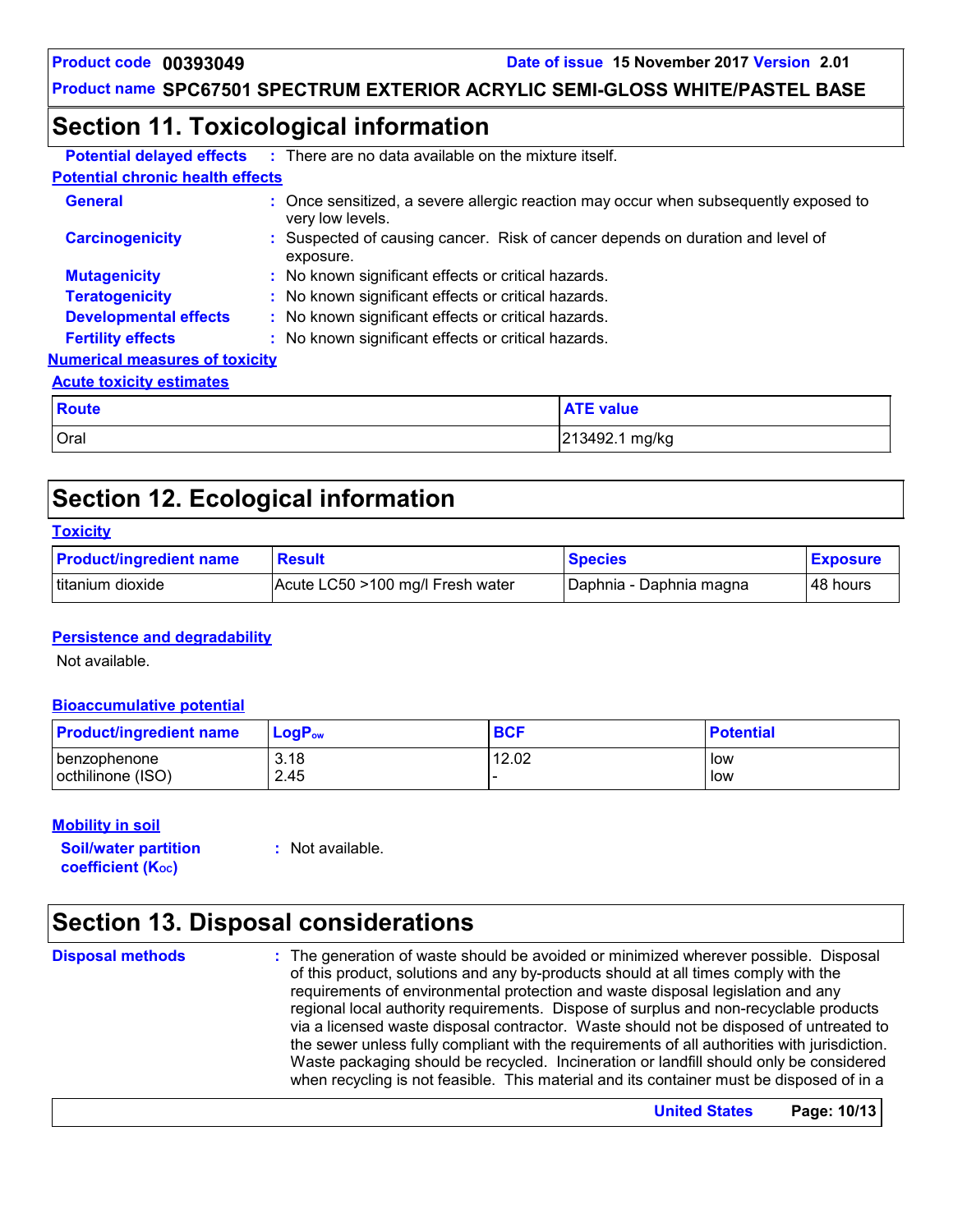### **Section 13. Disposal considerations**

safe way. Care should be taken when handling emptied containers that have not been cleaned or rinsed out. Empty containers or liners may retain some product residues. Avoid dispersal of spilled material and runoff and contact with soil, waterways, drains and sewers.

**Disposal should be in accordance with applicable regional, national and local laws and regulations.**

**Refer to Section 7: HANDLING AND STORAGE and Section 8: EXPOSURE CONTROLS/PERSONAL PROTECTION for additional handling information and protection of employees. Section 6. Accidental release measures**

### **14. Transport information**

|                                                                                  | <b>DOT</b>      | <b>IMDG</b>            | <b>IATA</b>            |
|----------------------------------------------------------------------------------|-----------------|------------------------|------------------------|
| <b>UN number</b>                                                                 | Not regulated.  | Not regulated.         | Not regulated.         |
| <b>UN proper shipping</b><br>name                                                |                 |                        |                        |
| <b>Transport hazard class  -</b><br>(e <sub>s</sub> )                            |                 |                        |                        |
| <b>Packing group</b>                                                             |                 | ٠                      |                        |
| <b>Environmental hazards No.</b><br><b>Marine pollutant</b><br><b>substances</b> | Not applicable. | No.<br>Not applicable. | No.<br>Not applicable. |

#### **Additional information**

None identified. **: DOT IMDG**

None identified. **:**

**IATA :** None identified.

**Special precautions for user Transport within user's premises:** always transport in closed containers that are **:** upright and secure. Ensure that persons transporting the product know what to do in the event of an accident or spillage.

### **Section 15. Regulatory information**

#### **United States**

**United States inventory (TSCA 8b) :** All components are listed or exempted.

| Inited States inventory (TSCA 8b) : All components are listed or exempted.                                |        |           |  |
|-----------------------------------------------------------------------------------------------------------|--------|-----------|--|
| United States - TSCA 5(e) - Substances consent order:<br>partially fluorinated alcohol, reaction products | Listed |           |  |
| United States - TSCA 5(a)2 - Proposed significant new use rules:                                          |        |           |  |
| partially fluorinated alcohol, reaction products                                                          | Listed |           |  |
| 5-chloro-2-methyl-2H-isothiazol-3-one                                                                     | Listed | P-96-1251 |  |
| <b>SARA 302/304</b>                                                                                       |        |           |  |
| <b>SARA 304 RQ</b><br>: Not applicable.                                                                   |        |           |  |
| <b>Composition/information on ingredients</b>                                                             |        |           |  |

No products were found.

**United States Page: 11/13**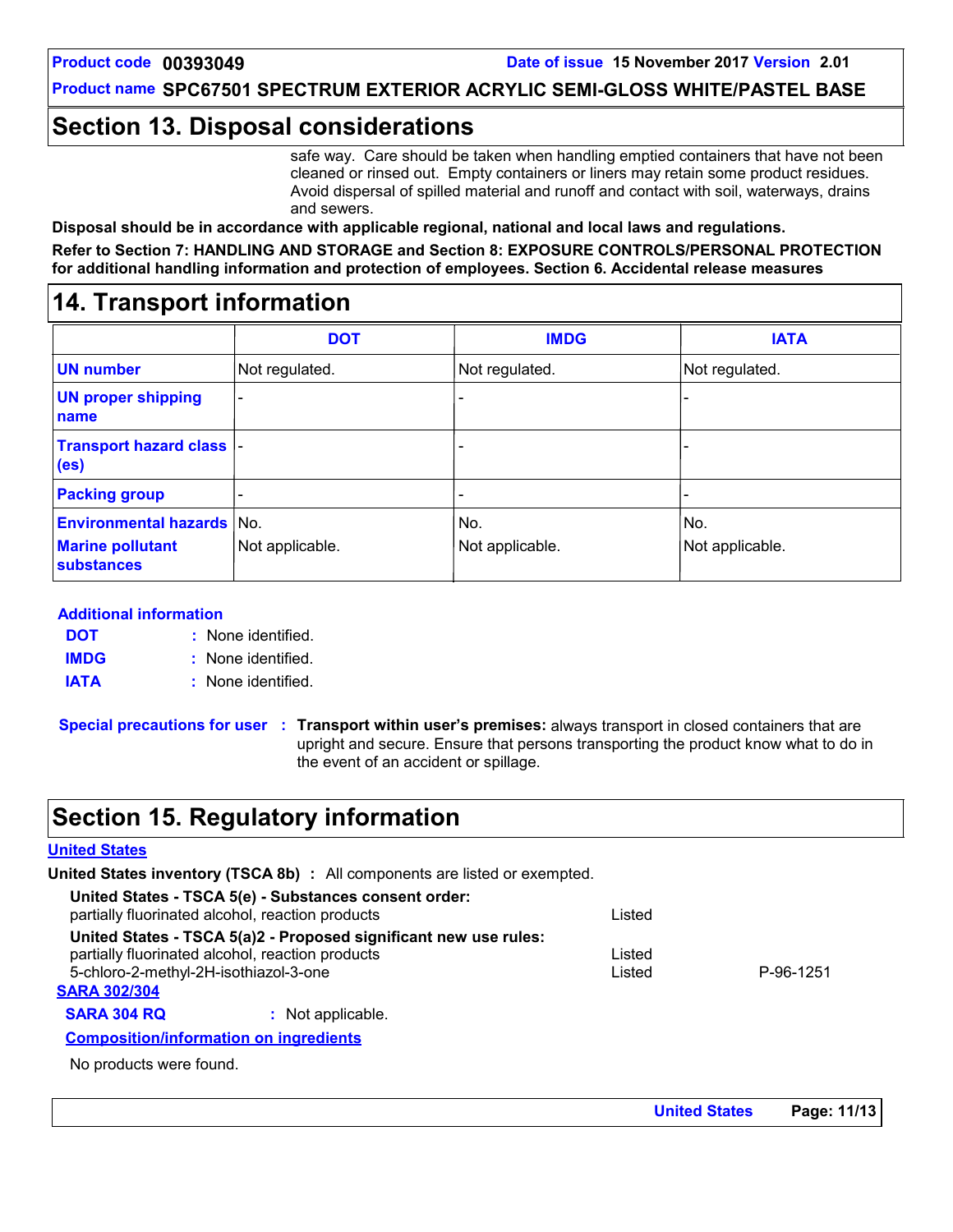# **Section 15. Regulatory information**

#### **SARA 311/312**

- 
- **Classification :** Immediate (acute) health hazard Delayed (chronic) health hazard

#### **Composition/information on ingredients**

| <b>Name</b>       | <b>Fire</b> | <b>Sudden</b><br>hazard release of<br><b>pressure</b> | <b>Reactive</b> | Immediate<br>(acute)<br>health<br>hazard | <b>Delayed</b><br>(chronic)<br>health<br>hazard |
|-------------------|-------------|-------------------------------------------------------|-----------------|------------------------------------------|-------------------------------------------------|
| titanium dioxide  | No.         | No.                                                   | No.             | No.                                      | Yes.                                            |
| benzophenone      | Yes.        | No.                                                   | No.             | No.                                      | Yes.                                            |
| octhilinone (ISO) | No.         | No.                                                   | No.             | Yes.                                     | IN <sub>O</sub>                                 |

**Additional environmental information is contained on the Environmental Data Sheet for this product, which can be obtained from your PPG representative.**

#### **California Prop. 65**

**WARNING:** This product contains a chemical known to the State of California to cause cancer.

### **Section 16. Other information**

**Hazardous Material Information System (U.S.A.)**

**Health** : 2 \* **Flammability** : 0 **Physical hazards** : 0 0

( \* ) - Chronic effects

**Caution: HMIS® ratings are based on a 0-4 rating scale, with 0 representing minimal hazards or risks, and 4 representing significant hazards or risks. Although HMIS® ratings and the associated label are not required on MSDSs or products leaving a facility under 29 CFR 1910.1200, the preparer may choose to provide them. HMIS® ratings are to be used with a fully implemented HMIS® program. HMIS® is a registered trademark and service mark of the American Coatings Association, Inc.**

**The customer is responsible for determining the PPE code for this material. For more information on HMIS® Personal Protective Equipment (PPE) codes, consult the HMIS® Implementation Manual.**

| <b>National Fire Protection Association (U.S.A.)</b>  |                                                                                                                                                                                                                                                                                                                                                                                                                                                                                                                                                                   |
|-------------------------------------------------------|-------------------------------------------------------------------------------------------------------------------------------------------------------------------------------------------------------------------------------------------------------------------------------------------------------------------------------------------------------------------------------------------------------------------------------------------------------------------------------------------------------------------------------------------------------------------|
| Health : 2 Flammability : 0<br><b>Instability</b> : 0 |                                                                                                                                                                                                                                                                                                                                                                                                                                                                                                                                                                   |
| Date of previous issue                                | : 9/21/2017                                                                                                                                                                                                                                                                                                                                                                                                                                                                                                                                                       |
| <b>Organization that prepared : EHS</b><br>the MSDS   |                                                                                                                                                                                                                                                                                                                                                                                                                                                                                                                                                                   |
| <b>Key to abbreviations</b>                           | $\therefore$ ATE = Acute Toxicity Estimate<br>BCF = Bioconcentration Factor<br>GHS = Globally Harmonized System of Classification and Labelling of Chemicals<br>IATA = International Air Transport Association<br>IBC = Intermediate Bulk Container<br><b>IMDG = International Maritime Dangerous Goods</b><br>LogPow = logarithm of the octanol/water partition coefficient<br>MARPOL = International Convention for the Prevention of Pollution From Ships, 1973<br>as modified by the Protocol of 1978. ("Marpol" = marine pollution)<br>$UN = United Nations$ |

**Indicates information that has changed from previously issued version.**

**Disclaimer**